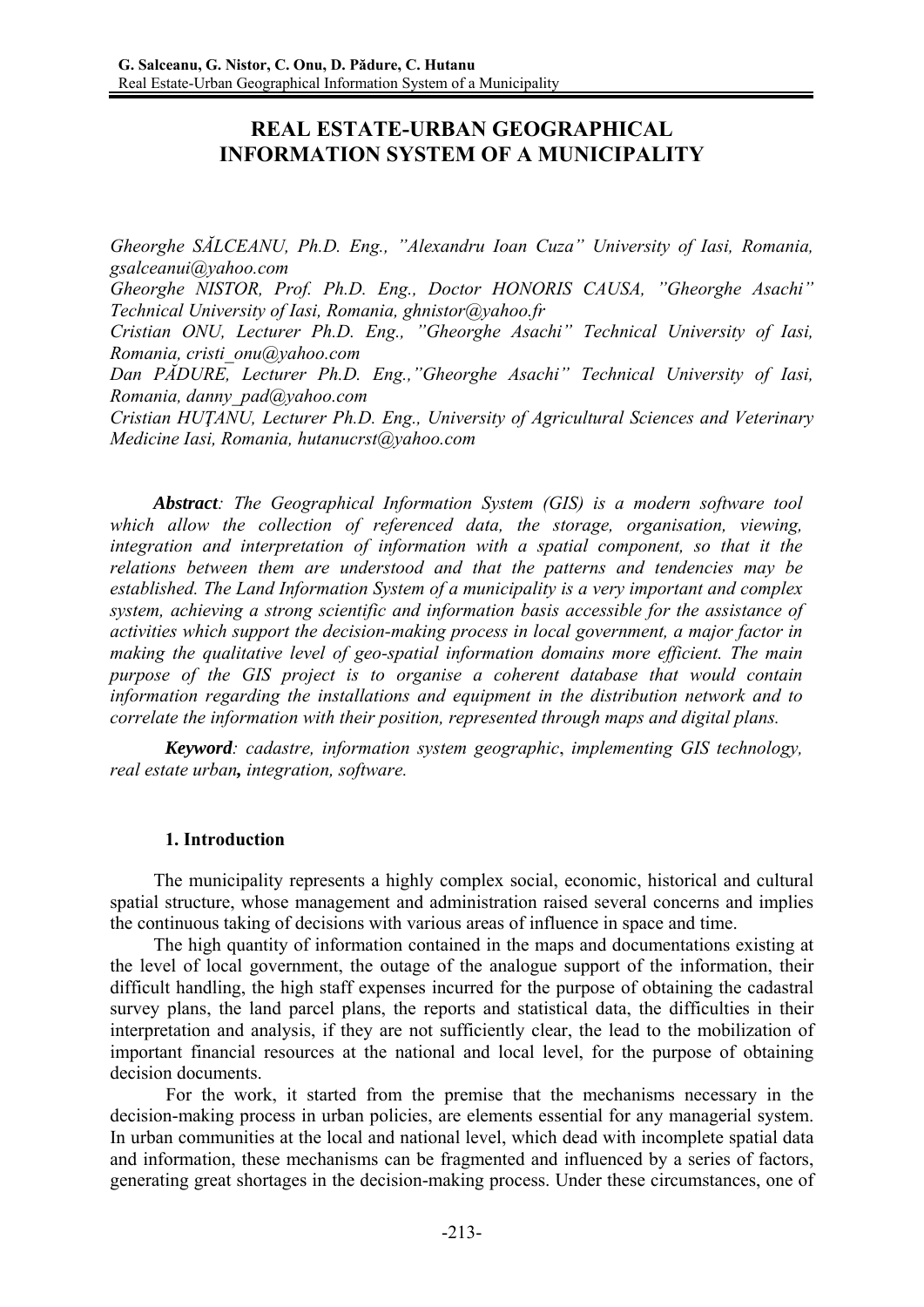the best solutions at the local level is the creation, development and implementation of a functional Geographic Information System for the management of the real estate-urban fund. The Geographic Information System specific to the real estate-urban and banking area of urban data, as a too implemented for the purpose of supporting the institutional capacity, the one for planning and urban development, contributes to decision-making in everyone's interest.

 The main purpose of the information system of the real estate-urban fund consists in the technical-real estate inventorying of the real estate property belonging to natural and legal persons, as well as of the urban dowry of the locality. For the purpose of achieving this major desideratum, the real estate-urban information system must support the data and documents of the technical part of the general cadastre including the database of the Real Estate Register.

#### **2. Performance of the Unitary General Cadastre Project**

 The performance of the Unitary General Cadastre Project, in line with Law 7/1996 on the Cadastre and Real-Estate Publicity, including subsequent amendments and additions, and of the implementing regulations, for a municipality, is based on, among other things, on the compliance with the following compulsory requirements:

- design and materialization of municipal GPS geo-spatial networks endorsed and received by the Cadastre and Real-Estate Publicity National Agency, network integrated into the national system, based at least on four class A GPS points, internationally recognised;

- the aerophotography of the Territorial and Administrative Division of Local Government based on a photogrammetrical flight project which would take into account the urban conditions and the specific local landforms, with the help of low-height digital technologies, for the purpose of obtaining the digital cadastral survey plan on a scale of 1:500.

- the topographic surveys shall be executed based on a restored plan, the entities obtained through vectorisation on the ortophoto map, being combined with classical surveys, usig the modern total stations;

- the collection of attribute cadastral data shall be carried out in compliance with the updated Regulations on the introduction of the general cadastre to the level of a locality.

#### **2.1. The stages that are taken for the purpose of introducing and maintaining the General Cadastre**

The succession of the stages, for the purpose of the performance of the General Cadastre Information System for a municipality is shown:

#### **2.2. Organisation and collection of cadastral data**

In order for the highly complex and important activity of data collection having as result the 3D and final digital cadastral survey plan to be organised and efficient, through all the stages and procedures imposed by the existing methodologies. The stages have the following succession:

#### **a) Designing, materialization and determination of the municipal geodetic network:**

*- Planimetric network.* **GPS support geodetic network** (B, C and D class) of Iaşi Municipality is constituted of a series of points, resulted from the thickening of the class A GPS National Geodetic Network, sufficient points to hereinafter serve the topophotohgrammetic surveys carried out on the administrative-cadastral territory. The tridimensional placement, in 3D system, was ensured with centimetrical precision and the project is integrated into the national reference system.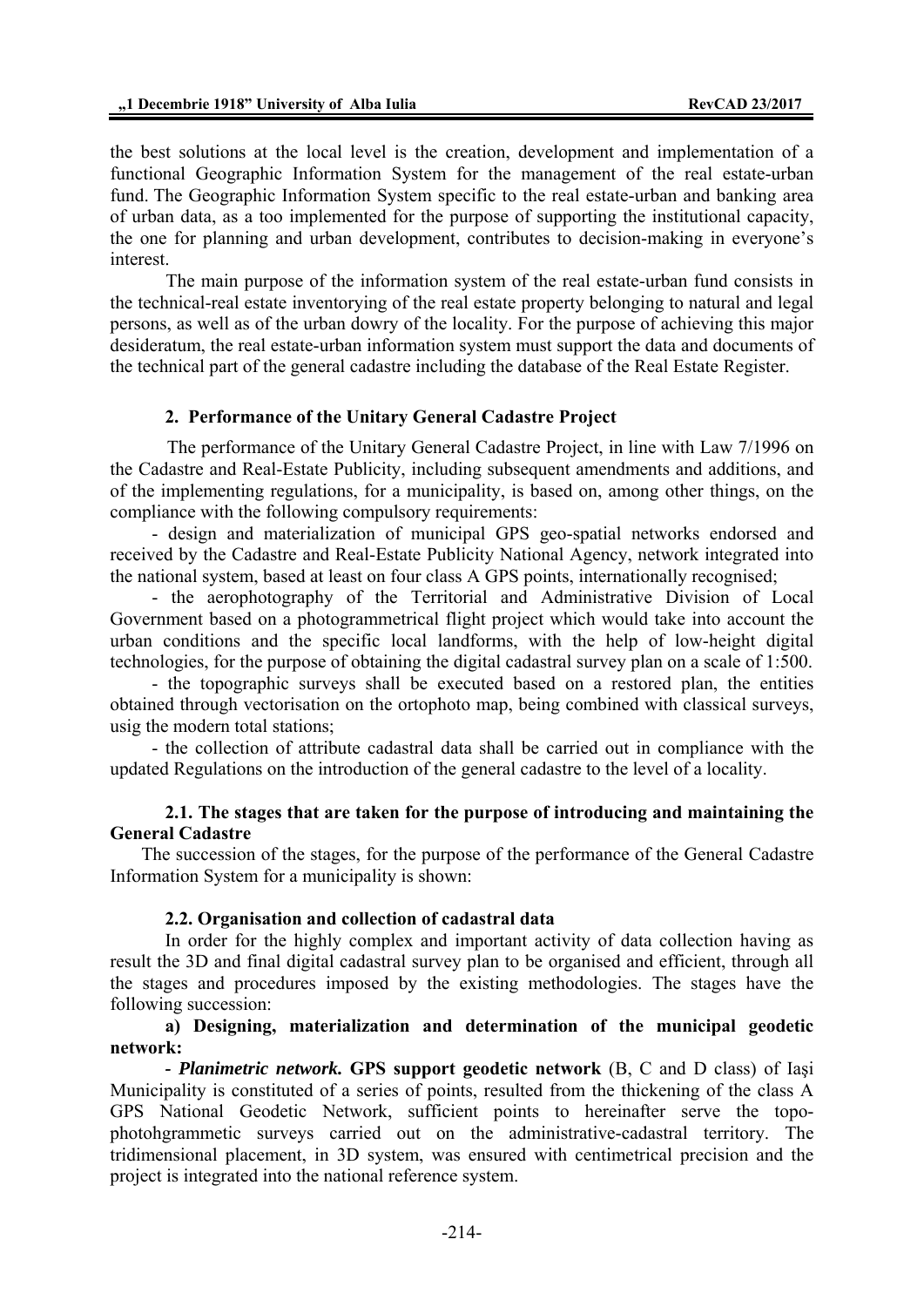*- Surveying network the structure of the Geodetic Network for the Surveying of Heights*. From a structural point of view, the altitudinal geodetic network of a municipality is constituted of several types of points, in line with the technical legislation.

*- Demarcation and marking with boundary stones of the borders of the administrative territory, of the unincorporated premises and premises within city limits:*

*a) Unincorporated demarcation*. Cadastral administrative demarcation of a municipality in relation to the neighbouring localities.

*b) Demarcation within city limits***.** Establishing a built perimeter of the municipality.

*- Demarcation and marking with boundary stones of the borders of the administrative territory, of the unincorporated premises and premises within city limits:* 

 *a) Unincorporated demarcation***.** Cadastral administrative demarcation of a municipality in relation to the neighbouring localities.

 *b) Demarcation within city limits***.** Establishing a built perimeter of the municipality.

## **2.3. Uploading the data covering the real estate fund**

In municipalities, the real estate-urban cadastral fund is carried out in two forms:

### **2.3.1. Uploading the data covering the real estate fund**

 The information system of the real estate cadastre has the purpose of a technical, economic and legal inventory, as well as of registering all the land parcels and constructions in the populated centres. It uses as mandatory elements the data provided by the general cadastre, regarding the areas of the land parcels, the owners of the real estate properties, their purpose and uses.

 *Performing the technical aspect* of the cadastre of the real estate-urban fund, concomitantly with the execution of the works of general cadastre. Refers to the measureing of the limits of land parcels and of the other details inside each property (real estate property).

 *Performing the qualitative aspect* of the cadastre of the real estate fund, concomitantly with the execution of the works of general cadastre. Refers to the measureing of the limits of land parcels and of the other details inside each property (real estate property).

 The elements for the assessment of the qualitative aspect of the real estate cadastre are collected on the field, within the interviews, carried out by surveyors with the owners or other holders of the real estate properties. The data obtained in interviews are centralized in the *Real Estate Property Sheet*.

## **a) Cadastral numbering**

.

 Cadastral numbering is the operation through which each cadastral territorial division on an administrative territory receives an identification cadastral survey number. This number links the land parcel plan, the cadastral registers and the Real Estate Register.

 Moreover, the cadastral survey number also serves as a logical connection identifier, between the graphic database and the textual database, within the cadastral information system.

 Each territorial administrative division has a unique registration code, the SIRSUP (Information System of the Region of the Territorial and Administrative Divisions) code, which is extracted from the Permanent Register of Territorial Administrative Divisions, published in the National Statistical Committee. Cadastral numbering is done separately for premises within city limits and unincorporated premises.

 **- Numbering of properties (real estate property).** In the stage of the collection of cadastral data, maintaining the connection of the property was considered to be necessary, therefore, it was attached in front, together with a separator, the number of the cadastral sector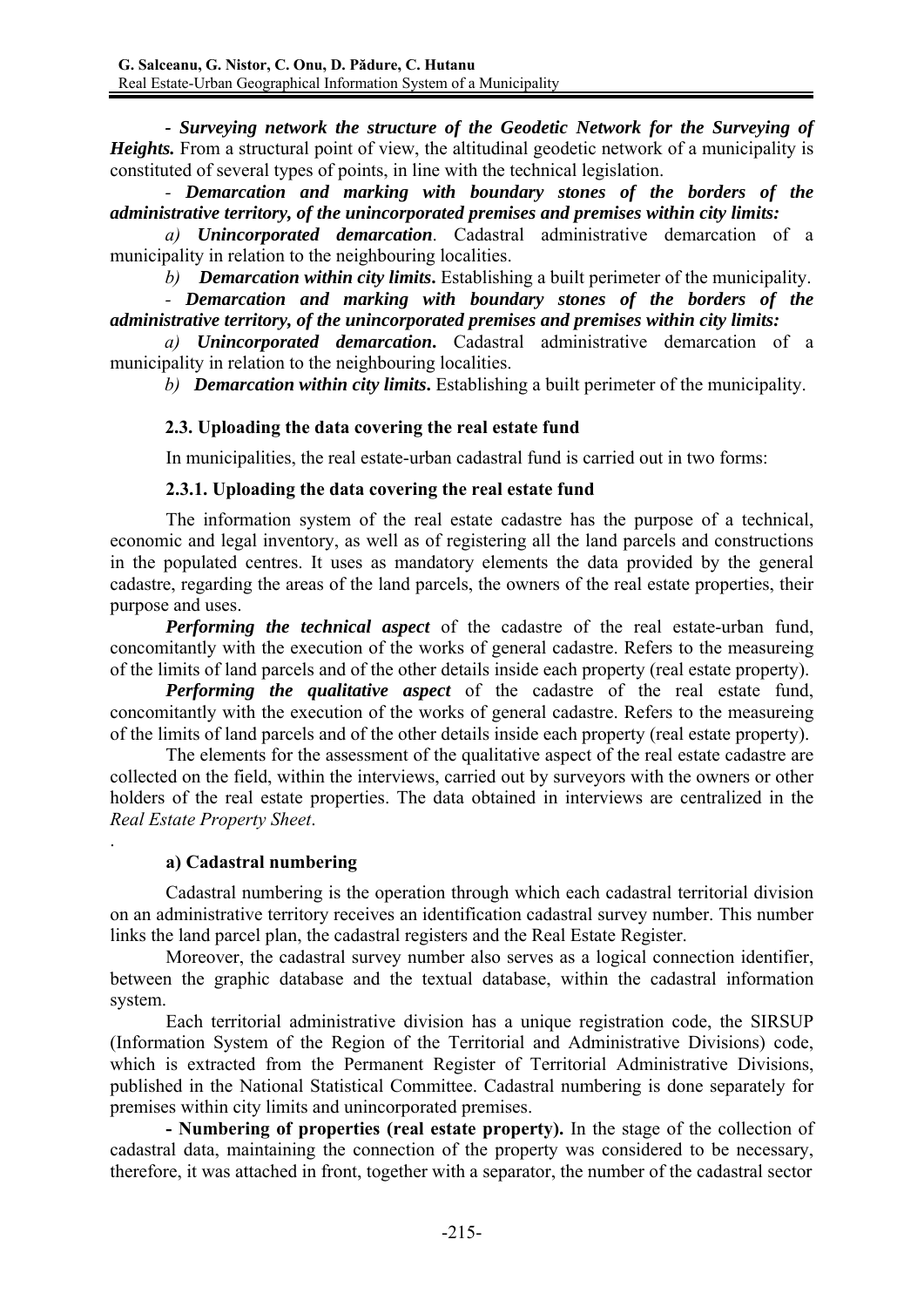- **Cadastral numbering of linear details**, which represent rivers, channels, dams, railways, listed roads, streets, etc. were numbered separately, as land parcels, within a sector considered as having the number 0.

 - **Cadastral numbering of land parcels** in each property unit (real estate property), the component land parcels were numbered in digits, from 1 to n, the digits being followed by the symbol of the user class.

#### **b).Calculation of surfaces**

 In the general cadastre, the calculation of surfaces is done analytically; they are expressed in square meters and constitute one of the elements that the general cadastre provides to information systems and that must be compulsorily complied by them.

 The calculation of surfaces was done in line with the calculation of the area of the administrative territory, upon the completion of demarcation works. The succession of operations to the calculation of surfaces, is the following: the calculation of surfaces per land parcels, the calculation of the surfaces of constructions, the calculations of the surfaces per properties, the calculation of the surfaces per cadastral sectors (quarters), the calculation of surfaces within city limits and unincorporated surfaces.

 - **The calculation of the surfaces of cadastral sectors** in the case of drafted cadastral plans, the calculation of the area of cadastral sectors was done analytically, by using the coordinates of the points located on the respective limits, coordinates determined in the national projection system.

 The control of the areas determined for cadastral sectors was also done on trapezes or on section of plan.

 - **The calculation of the surfaces of the properties** was done within each cadastral sector (quarter), whose surface was previously determined and which serves for the control of the calculations in this stage.

In the case of plans numerically drafted, the calculation of the areas of the properties.

 - **The calculation of the surfaces of land parcels**. The determination of the area of land parcel is carried out within each propery unit, whose area, determined in the previous stage, serves for control.

### **c) The collection of attributes for the properties within city limits for their owners/holders**

 The attributes regarding each property and their respective owner, were obtained from the following documents:

 - real estate property layout plan, with indication of borders to adjoining properties, drafted for the property units for the purpose of registering into the Real Estate Register;

 - documentations executed in line with Government Decision 834/91 and endorsed by the Land Registry Office;

- title deeds issued in line with Law 18/1991.

 The owner's identification data and the ones regarding the ownership documents shall be collected in the field, through "interviews" carried out by thee contractor of the work.

 The collection of cadastral data can be carried out as a separate work, organised for this purpose, or concomitantly with the execution of field works, within the performance of the digital land parcel plan.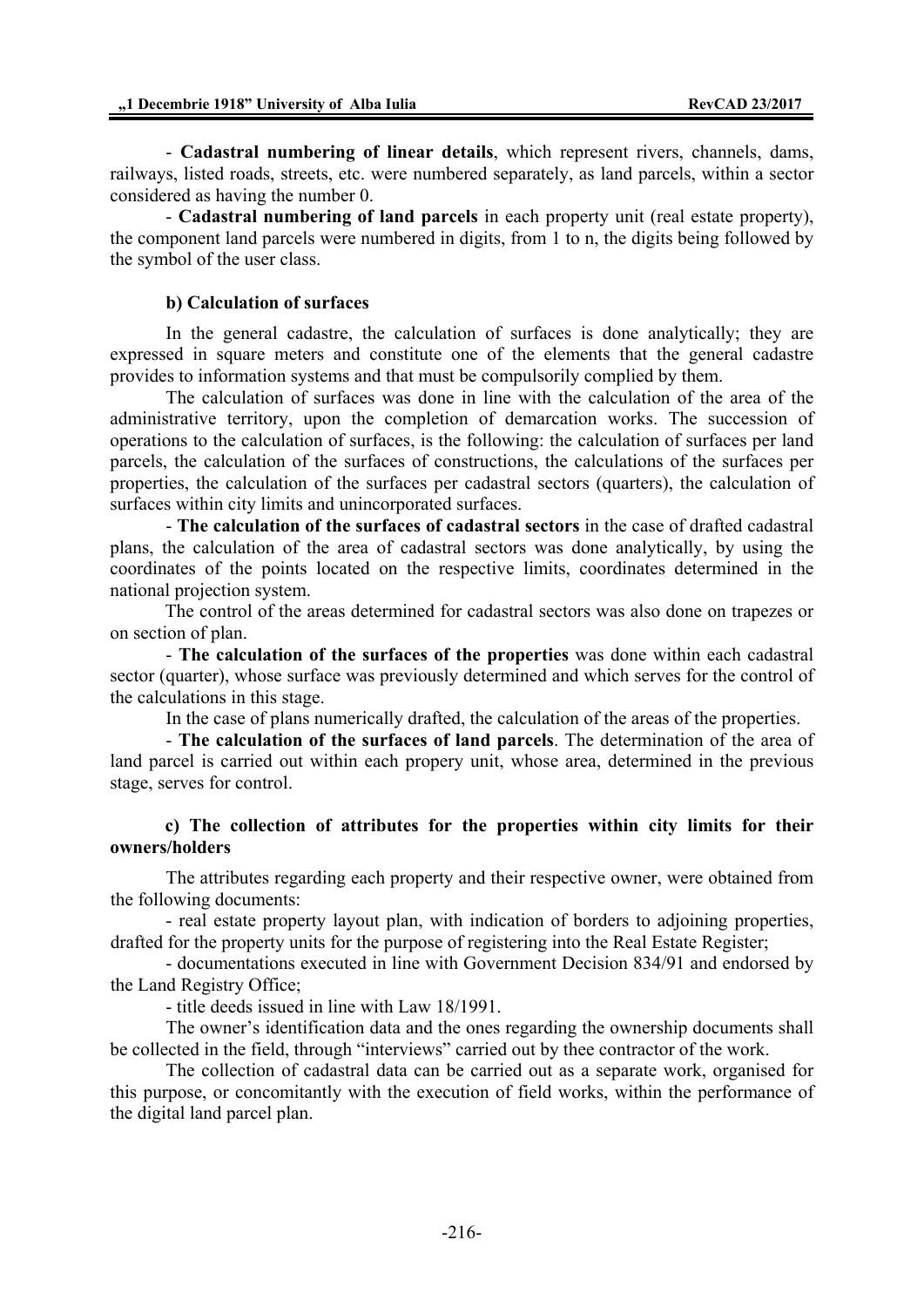### **- Acquisition of textual data**

 After the performance of the topology for each layer, a table of attributes was created, which is practically a tabular file, in which the standard attributes of the spatial characteristics of point, line and polygon are stored.

 But a GIS also needs a series of attributes which are acquired directly from the field, either for the update of existing data, or for their completion and which must be introduced into the database. For the purpose of adding new attributes, the following steps were taken:

 - *Creating a new data file for new attributes*. For this reason, these attributes were defined, mentioning a series of specific parameters, respectively: the name of the attribute, the type of the attribute (letters or numbers), as well as the memory quantity necessary for each.

 *- Adding the values of attributed in the data file.* After creating the data file, values of new attributes were added on the form. If the values of the new attributes already exist in a file on the computer, they can be transferred directly into the newly created file.

 *- Including the attributes into the table of attributes of spatial characteristics.*  Together with the creation of the topology for a layer, a table of attributes was created, which automaticaly connects each spatial characteristic with the appropriate data in the table of attributes.

 - **Identifying user classes**. For each property unit the identification of user classes was carried out concomitantly with the execution of cadastre works, respectively with the carrying out of field measurements for the purpose of updating the land parcel plans or of collecting the owners' identification data and the ones regarding the ownership documents.

 For each land parcel, the Sheet of the real estate property, the user classes were identified and recorded, through their codes.

 Textual information regarding the owners shall be collected on the field, for all the properties within city limits and unincorporated properties. With the information collected on the field, the main cadastral data sheet.

- **Identifying the owners and the legal status of the real estate properties**. The operation for the identification of the owners consists in the identification of the natural or legal persons who own a title deed on the real estate property.

 The data regarding all the owners in the territorial administrative division were extracted from the Permanent Population Register, existing in the GIS Service of the Mayor's Office, as well as from the Police inventories.

 As a result of the identifications, in the main cadastral data sheet the following have been recorded:

- the name, forename of the owner natural/legal person, personal identification number/the SIRSUP (Information System of the Region of the Territorial and Administrative Divisions) code and the postal address.

- the legal status of real estate properties: the name of the ownership document with the number and date of issuance, the share of the co-property if applicable, the surface recorded in documents for each land parcel, property unit and construction, where applicable *.*

## **- Validation of data**

 For the validation of data, after their collection at the level of the cadastral sector, the following types of checks are carried out:

 *a) Formal check:* After performing the digital version of the land parcel plan, it was checked whether the spatial data (digital plan) contains formal errors.

 *b) Checking the topology.* The connections between the spatial data of the digital plan are explained through topological relations. The creation of the topology of each layer also generates the table of attributes containing the data describing the layer. Once these relations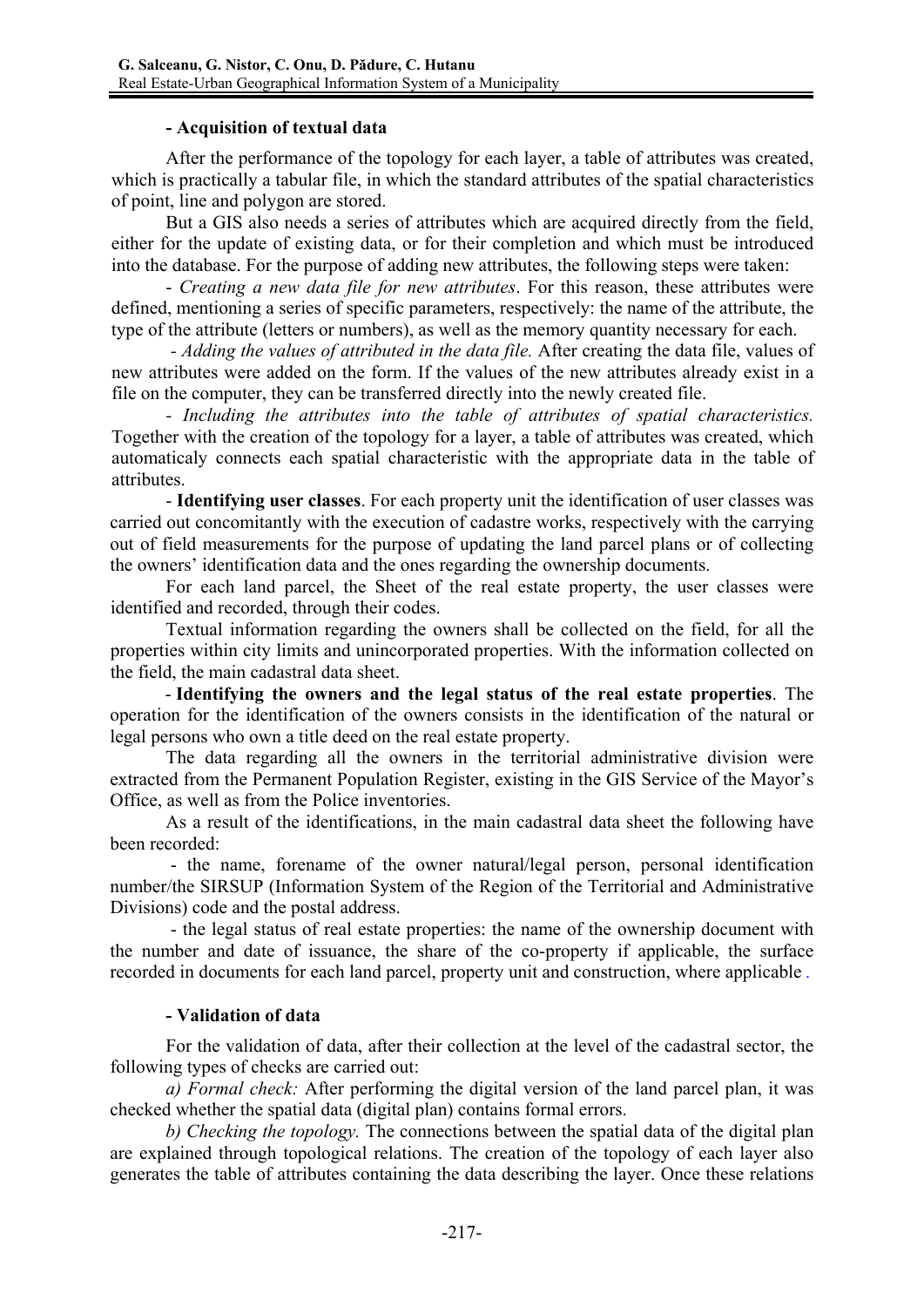have been explained, in order to go to the execution of queries, analyses or data displays, the followingg checks must be carried out: construction of the topology, identification of errors and their correction and reconstruction of topology.

#### **2.3.2. Uploading the data relating to the urban fund**

 The cadastre of the urban fund deals with the inventorying and systemic accountancy of the underground and overground urban equipment in the premises within city limits, both from a technical (quantitative) point of view and from a qualitative (economic) point of view.

The urban equipment refers to technical networks which serve the housing, the sociocultural units, institutions, economic operators, etc., as well as the industrial technical networks in the urban space.

 **The objective of the cadastre of the urban fund** is the urban equipment, consisting in:

- the supply of drinking water and the water for green spaces;

 - the sewage system for waste water and rainwater: external public network and collectors, spillways, etc.;

 - natural gas network: transport pipelines, handover stations, distribution network, connection pipelines, gas adjustment stations;

 - heating network: main pipelines, distribution network, taps, valves, airing or discharge valves, etc.;

 - electrical power system: distribution network for consumers, manhole chimneys, lighting system, etc.;

 - telecommunications network: layouts of the main and secondary underground call lines, overground layouts, cable TV, etc.;

 - traffic signals networks for vehicles and pedestrians: layouts of the underground or overground cables for flying traffic lights or traffic lights on pillars, robot traffic lights for traffic patterns, etc.;

 - industrial networks for industrial water, oils, brines, compressed air, oxygen, gaseous or liquid fuels, special voltage cables, control cables, warning cables, etc.;

- technical constructions and facilities which *directly* serve the urban networks:

- normal and specialised manholes (for valves, airing taps, meters, etc.)

 - water abstractions, tanks, aqueducts, constructions and plants for water quality improvement, mouths of the rivers, pumping plants, sewage treatment plants, gas adjustment and measuring stations for important consumers, handover stations, thermal substations for connection or preparation of hot domestic water, supply stations and substations, underground transformer substations, on ground or on pillars, distribution chambers and the ones for cable layout, main, magistral, secondary or connection technical galleries.

#### **2.4. Drafting of final documentation**

 **a. Digital complex technical-urban plan.** Apart from the digital plan, for the handover/reception of the works, the analogue plan was also drafted on a scale of 1:500, on the plan's sheets or on standardised sections and contains all the urban networks drawn through conventional symbols, on a minimum planimetric basis.

The specific elements from the complex land parcel plan are:

 - hatches for the manholes, masts for the electrical or telephone systems, layouts of the urban networks with its entire equipment, connections and joints for subscribers, auxiliary urban constructions and facilities, inscriptions associated to the urban networks: diameters of the pipelines, number of cables photographed together, building materials, pressures, voltages,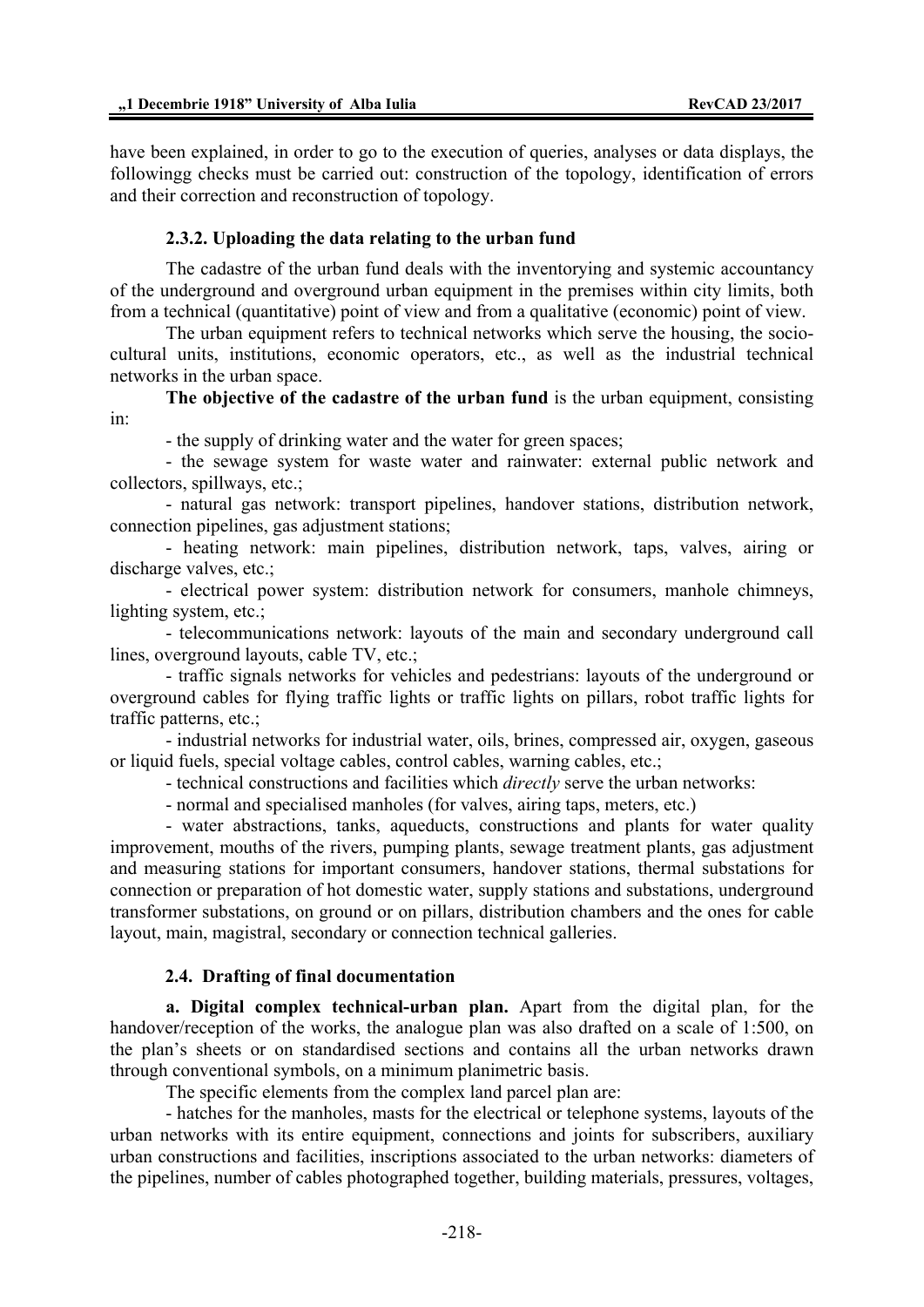altitudes, etc. all in the form of digits or symbols, inscriptions associated to urban constructions and facilities.

 **b. Theme plans.** The detailed content of digital theme plans is identical to the one of the complex land parcel plan, regarding only the urban networks that it shows or may contain certain selected elements.

 Theme plans are drafted on the same scales as the complex land parcel plan or higher, for instance, 1:200, presented on sections of plan or on sections of artery, containing only a certain type of network or two three types of networks functionally connected or with compatible functions.

 **c. Surveys of shafts.** The surveys of shafts, of manholes or manhole chimneys and of other urban constructions, were drawn to a convenient scale in order to fall within the place laid down in the Auxiliary Urban Constructions-Plants Sheet.

 **d. Auxiliary Urban Constructions-Plants Sheet.** This sheet contains: the type of urban element (name) to which it refers (sewage shaft, heating shaft, water shaft, manhole chimney, etc.), location elements (street or crossroads), topographical description in the form of a drawing, placed in the place mentioned on the sheet.

 *e. Section sheet* This sheet is drafted per types off networks and contains: the name of the section, the type of pipeline, the length of the section (the distances between the channels on the section are recorded); the manner of photograph; the drawing of the section with the topographical numbers of the shafts on it.

 **f. Various documents** which were used for the drafting of the project are, among other things, the digital cadastral survey plan, the old cadastral survey plans or the land parcel plans, outline drafted on the field, measurements, etc.

 The completion of the activity of introducing the cadastre of urban networks is carried out after checking the field, office works and the reception of the documents.

## **2.5. Management and exploitation of the Database at the level of municipality. Analysis and presentation of the results**

The management of the database is carried out by the Database Management System (SGBD), consisting of a package of programs which must ensure: the organisation of the database, the introduction of the data and information into the database, as well as the development of applications connected to the content of the database. It is conceived so that it ensures, both the elements necessary for the appropriate organisation of the spatial component of the database, and the carrying out of specific general functions, by means of a textual component of the same database.

So that the performed database is functional, through the carrying out of the stages above-mentioned, it must have the layers with the updated topology, the necessary control substations, thee precision of all the spatial data checked, the drafted table of attributes and the precision of their values checked.

If these elements are carried out, it shall continue with the storage of all spatial characteristics by using the field coordinates, with the storage of all the layers connected into a system of common coordinates and to the spatial referencing of the characteristics of each layer, with the characteristics in associated layers.

The theme layers have contributed to the organisation of related characteristics, minimising the number of attributes associated with each characteristic, facilitating the update of the plan and simplifying the display of the plan as the related characteristics are easier to draw, label and represent.

Theme layers refer to its vertical structure and the plan's sheets used as spatial partitions refer to its horizontal structure.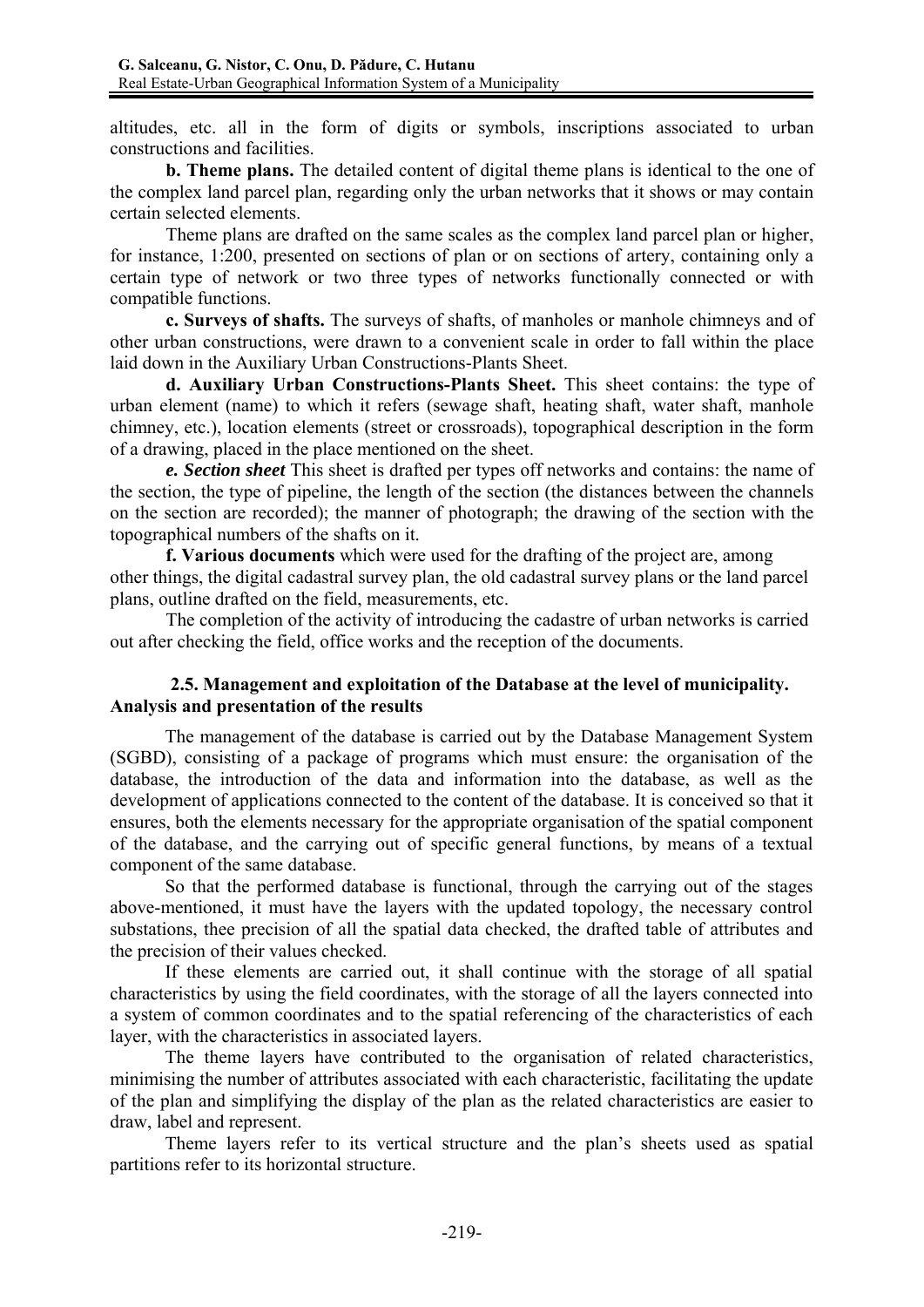The plan's sheet (spatial partitions) are most of the times in the form in which the theme layer is obtained. These can be connected for analysis and display. The spatial partitioning of the data simplifies the update, thus, it is carried out on the plan's sheets.

Hereinafter, also through the SGBD, the plan's sheet can be connected in order to allow the analysis, query and display of the entire database.

As the spatial data with which the database is supplied, can come from various sources, SGBD must ensure that many of them are transformed, so that all spatial characteristics are maintained, by using a unique system of coordinates-field.

As in this stage, the main source that supplies the spatial data for the database of a GIS, is made of the restored cadastral survey plan, existing cadastral survey or land parcel plans and the legal cadastral documents, which shall be computerised through the digitisation process, or through scanning-vectorisation, these spatial data, organised on layers, result in digitiser units, only sub-directors which contain the layers in their final form. Moreover, SGBD ensures that the other sub-directors constituted during the acquisition of data.

#### **Exploitation and query of the database**

The data and information are structured and maintained into the two components, spatial and textual, of the GIS database, so that in the exploitation and query stage, the main reports for the general cadastre and the ones off the information systems per areas shall be obtained.

 *a***) Classification of reports**. The types of reports, by manner of presentation, are:

- *in graphic form*, type of land parcel plans;

- *in textual form*, respectively cadastral registers (on screen or printed);

having the content and structure required by the regulations:

 - *in mixed form*, respectively the graphic part may be integrated into reports, threedimensional views, etc.;

 - *other types of reports*, specific to the area for which it was performed (EXCEL reports, combined reports, operative queries, etc.).

 *b) Obtaining land parcel plans.* Depending on the type of data contained in the spatial component of the database, the data obtained in the process of drafting the *numerical land parcel plan* or the data obtained in the process of drafting the *index land parcel plan* shall be quickly edited:

*- basic land parcel plan;* 

*- theme planes on various scales;* 

*- graphic support of the index land parcel plan.* 

 These graphic products are necessary, as the information transmitted by means of plans are much more suggestive than the ones transmitted by means of other methods.

 *c) Obtaining standard reports.* After certain queries regarding the data and information in the textual component of the data bank are carried out, cadastral registers belonging to the General Cadastre can be automatically generated, respectively: the cadastral register of land parcels, the alphabetic index of owners, the cadastral register of owners, the cadastral register of property units, the summary register with the status of the lands per user classes and per groups of owners, the real estate property sheet (property units).

 *d) Obtaining specific reports.* Depending on the scope established, its database can be interrogated in order to obtain various information in the form of specific reports, respectively: queries regarding the properties, queries regarding the land parcels, queries regarding the constructions, queries regarding the networks, queries regarding historical monuments and sites, classified per architectural types, etc.;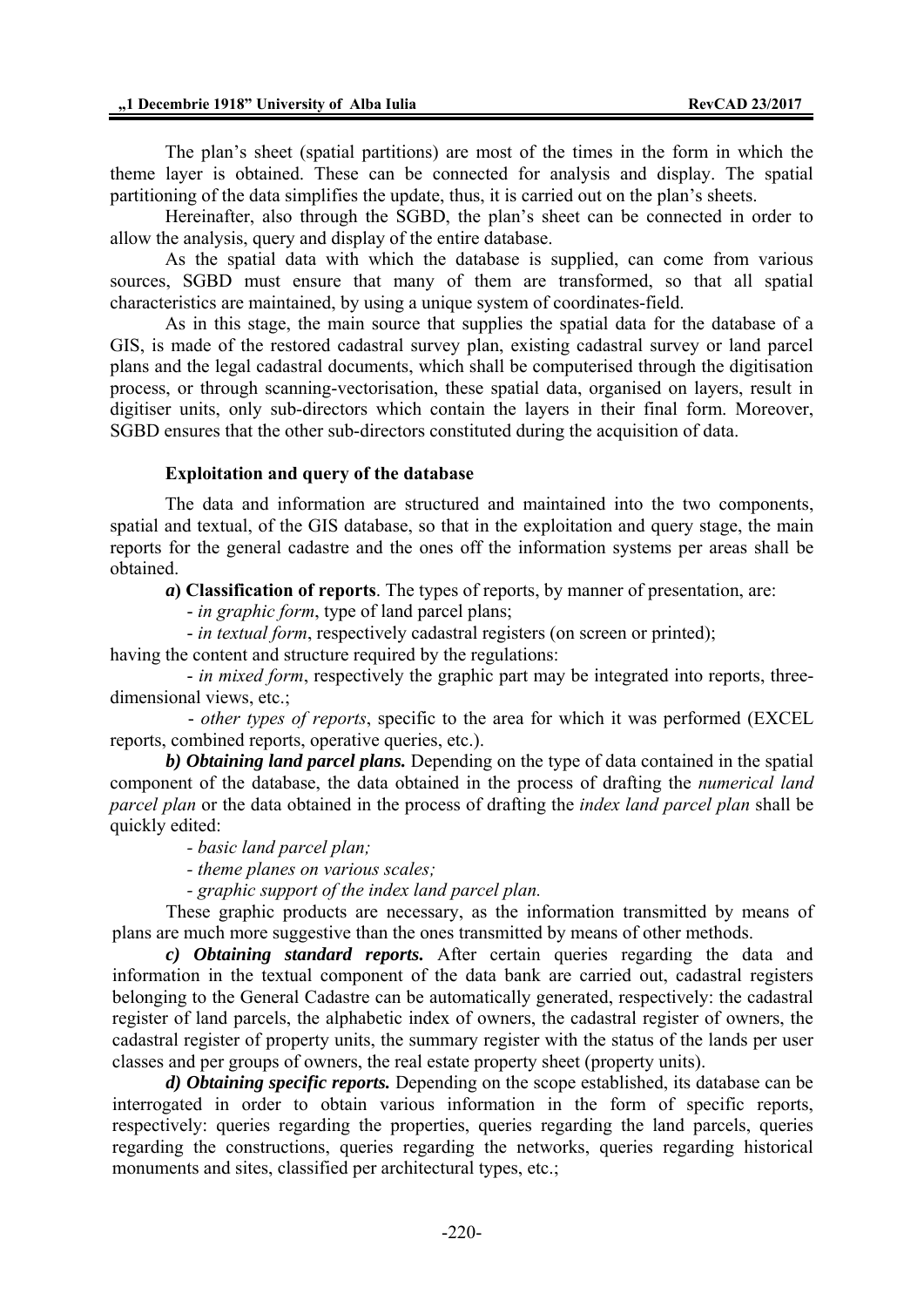The supply of information on the values of taxes on certain real estate properties, respectively: inventorying of the transactions of real estate properties, identifying the areas subjected to pollution, close to residential areas, establishing sanitary, education, voting boundaries, etc., depending on the density of the population, information on the real estate property and the surrounding area, for the issuance of the Urban Planning Certificate and of the Building permit, - issuance of permits for connection to various types of networks.

## 2.6**. Interlinking of systems by using the Internet/Intranet network**

 By using a heterogeneous GIS platform, it is required that the existing information systems (produced by various organisations), which use programs and structures of various data (alphanumeric and/or spatial), would be much improved through the implementation of a *interoperability factor*, which would allow the increase of the capacity of information exchange, as well as the performance of new types of applications. This is possible nowadays, by the maximum use of modern technologies for the increase of the mobility of communications by the intense use of the Internet/Intranet, achieving at the same time a continuous update of the information owned by each of these systems, as well as the removal of the overlapping of data and information.

## **2.7. Automation of the works for the maintenance of the cadastre**

 The automatic maintenance of the cadastre entails, on the one hand, the automatic maintenance of the land parcel plan and on the other hand, the automatic maintenance of cadastral networks.

 The functional model presented in this chapter, based on the actual stages and activities of performing the Integrated Information System of the Modern General Cadastre at the level of Iaşi Municipality, contains a series of procedures and methods grouped within an information flow, regarding the action of going from the data of the declaratory cadastre to the real one, starting with the carrying out of the works of cadastral data collection, data sources, data processing and storage, publication of the results for the purpose of consultation by owners, calculation and compensation of surfaces, settling the complaints, ex officio final registering into the Real Estate Register and the publication of the cadastral data on the INTERNET.

## **2.8. Publication of the cadastral data on the administrative territory of the municipality**

 In line with Law no. 7/1996 on the Cadastre and Real Estate Publicity, re-published, after the completion of the field works for an administrative and territorial division, the data obtained are processes, received and introduced into the Cadastral Databank, the Mayor's Office being under the obligation to notify the owners by written notification and by posting it at its headquarters.

 In Figure 1, the scheme for the information flow for the stage of cadastre data publication is presented.

## **2.9. On-line publication of cadastral data**

 In recent years, due to technological progress and activity information in most areas of national economy, an "explosion" of *On-line Geographic Information System* took place. In this context, the **SCADIF (Information Cadastral System)** application is also part of, with the purpose of creating a modern service regarding the on-line publication of cadastral data of the users, at the level of Iaşi Municipality.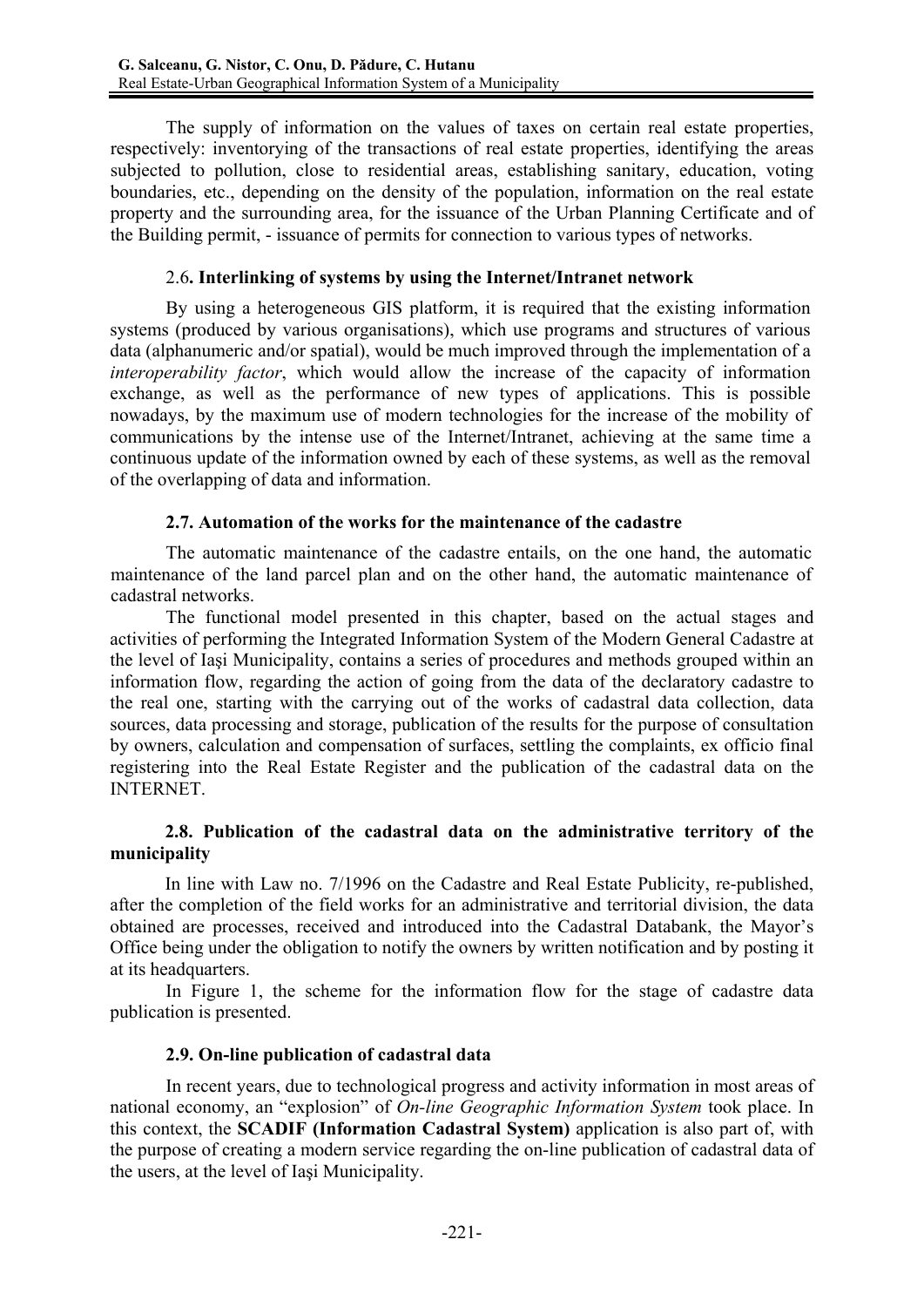

Fig. 1. The scheme for the information flow for the purpose of changing from not final to final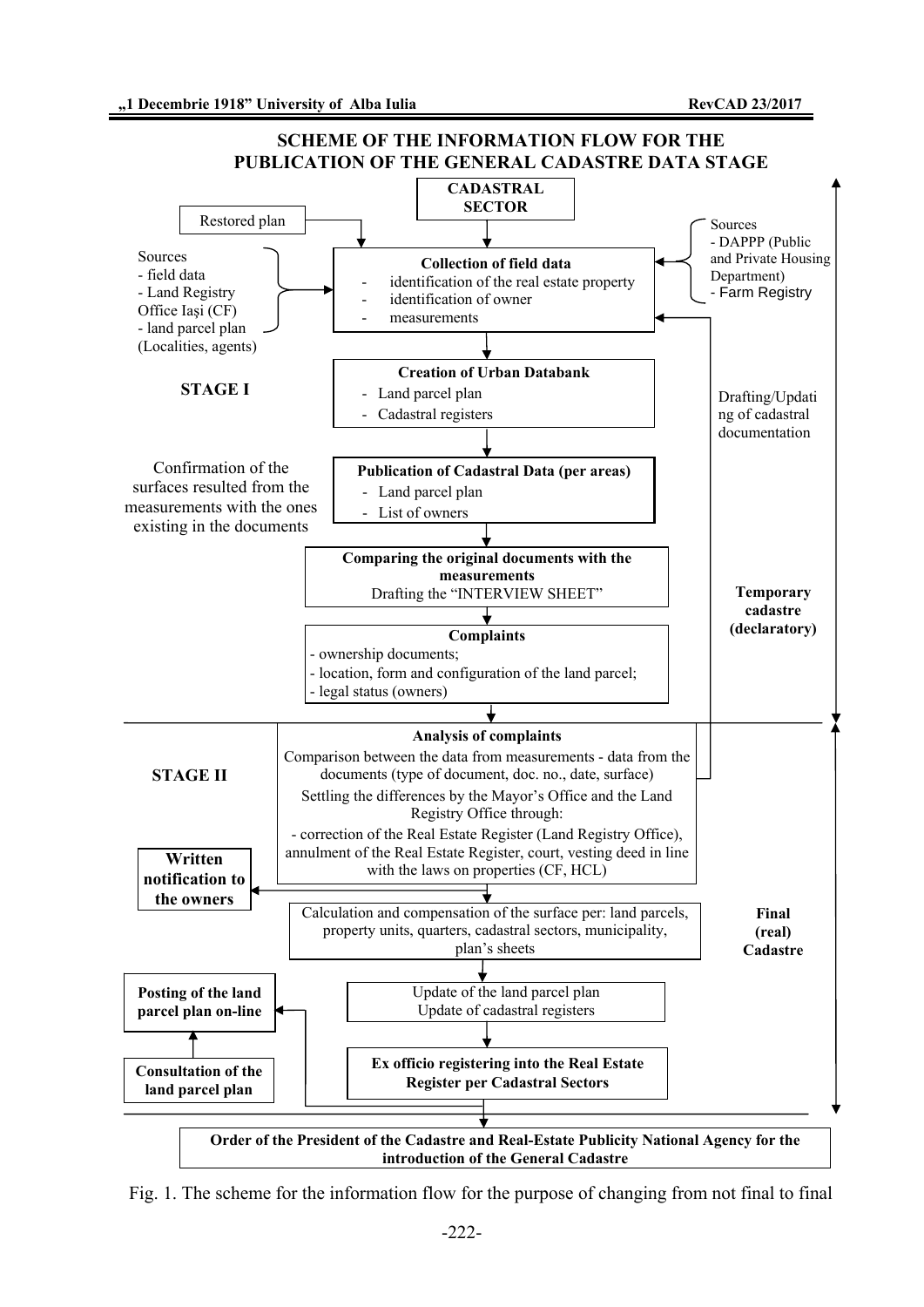## **2.10. SCADIF (Information Cadastral System) application**

 An illuminating example to that end is the SCADIF application which strives to create a database with the elements (data and information) both of the general cadastre and of the Information system specific to the real estate-urban scope within a concept of *Internet Mapping* for the viewing and consultation of cadastral data and information by the holders, firstly, but also by other interested users.

 The database, created and used for the purpose of using it in the application, was designed so that it allows the continuous communication with the database of the *General Cadastre* and of the *Information System Specific* to the real estate-urban areas, existing on the GIS server and the taking over of public information regarding the real estate properties provided by these, respectively:

 - the *General Cadastre* (land parcel number, property units, land parcels, surfaces, use, legal status, etc.);

 - *Information System specific to the real estate fund* (land parcels, constructions/apartments, surfaces, qualitative characteristics of the construction, type of property, etc.);

- *Information System specific to the urban fund*;

 The applicative functions of GIS shall be used firstly for the purpose of drafting the standard reports: *land parcel plans and specific urban reports*.

## **3. Conclusions**

In this stage, the interoperability at a national level is lacking, as well as the compatibility with European Union countries, regarding:

- digital plans/maps (the standard used in all ground and cadastre measurement, ordered per layers, names, coding, graphic representations);

- the alphanumeric database (attributes, functions, sheets, statistical and EUROSTAT

- the Statistical Office of the European Communities compatible indicators);

 - applications for management, analysis and forecasting (indicators, reports), general and specialised ones.

 Thus, it is necessary that the Local and Central Government Authorities, of the ones with responsibilities in the area of ground measurements and cadastre, potential users of information, to cooperate for the purpose of implementing specific regulatory documents and to promote the development of a unitary framework for the implementation off Geographic Information Systems - GIS. To that end, in line with the Rules governing the functioning and organization of the Cadastre and Real-Estate Publicity National Agency, the following main functions and responsibilities result:

- drafting of the structure of the Information System and of the Database for the Unitary Cadastre and Real Estate Publicity System;

- drafting, revision and improvement of the rules, norms, methodologies, working instructions and their harmonisation with the ones of the European Union.

Within the Local Government, the main role granted to the GIS, is represented by the creation of a tool for an automatic integration and management of cadastral data, from a technical, economic and legal point of view, which would generate the information support necessary to the bodies, services and persons that require, carry out activities or carry out tasks, responsibilities in the field of urbanism and land use, as well as for the technical and economic responsibilities of public institutions.

 By means of the GIS, inventorying, organisation and distribution of specific information, data archiving, establishment of the urban history and networking of potential users, is ensured by establishing certain unique common references.